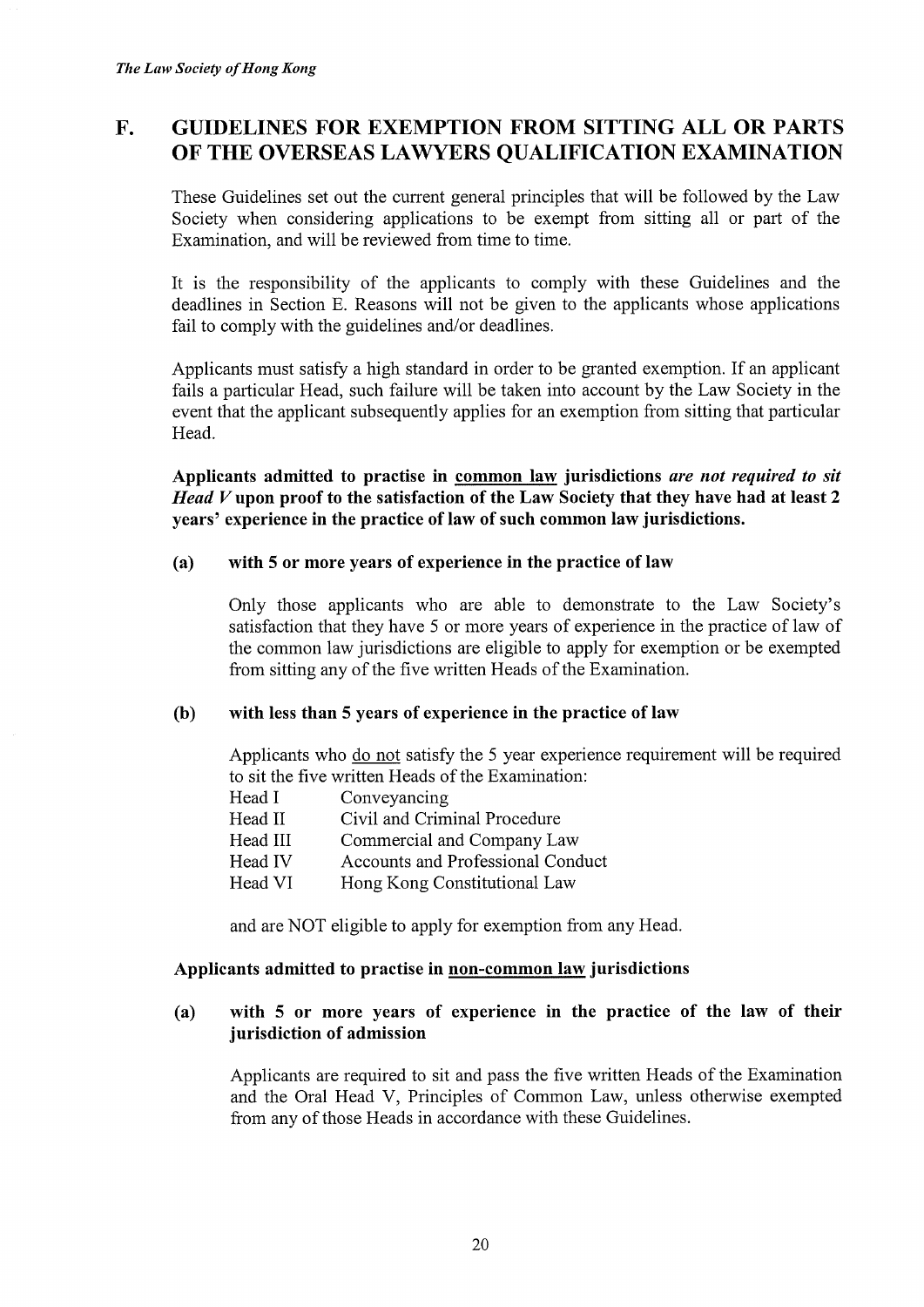## (b) with less than 5 years of experience in the practice of law

Applicants should refer to rule 5(2) of the Overseas Lawyers (Qualification for Admission) Rules.

## 1. Applicants Admitted in *Common Law* Jurisdictions

(a) Category A - applicants admitted to practise as Solicitors, Barristers and Solicitors, Advocates or Attorneys and who have at least 5 years of experience in the practice of law

Applicants who are able to satisfy the Law Society that they have 5 or more years of experience in the practice of law (see Notes below):

- are required to sit Head I (Conveyancing), unless otherwise exempted in accordance with the guideline for exemption under Category C or E.
- are required to sit Head VI (Hong Kong Constitutional Law), unless otherwise exempted in accordance with the guideline for exemption under Category D.
- are exempt from sitting Head II (Civil and Criminal Procedure) under rule 4(1) of the Overseas Lawyers (Qualification for Admission) Rules.
- are eligible to apply for exemption from sitting Heads III (Commercial and Company Law) and IV (Accounts and Professional Conduct) of the Examination. Exemption from these Heads may be granted if they are able to demonstrate, to the Law Society's satisfaction, experience, knowledge and/or training which is relevant to these Heads.
	- In respect of an application for exemption from sitting Head III (Commercial and Company Law), applicants are referred to paragraph K on pages 32-33 of this Information Package for details of the relevant verification requirements. An Appendix of a non-exhaustive list of practices in Commercial and Company Law for reference is on page 26 of this Information Package. Applicants are required to provide all the details prescribed by paragraph K on pages 32-33 in tabular format and such details must be verified by the employers and submitted to the Law Society for its consideration. The description of the clients can be a generic description without breaching clients' privacy and confidentiality. Failure to do so may result in the application being rejected.

An example of how the information can be set out in tabular format is given below:

| Types of transactions (including<br>Applicant's role, responsibilities and<br>involvement) |  |
|--------------------------------------------------------------------------------------------|--|
|                                                                                            |  |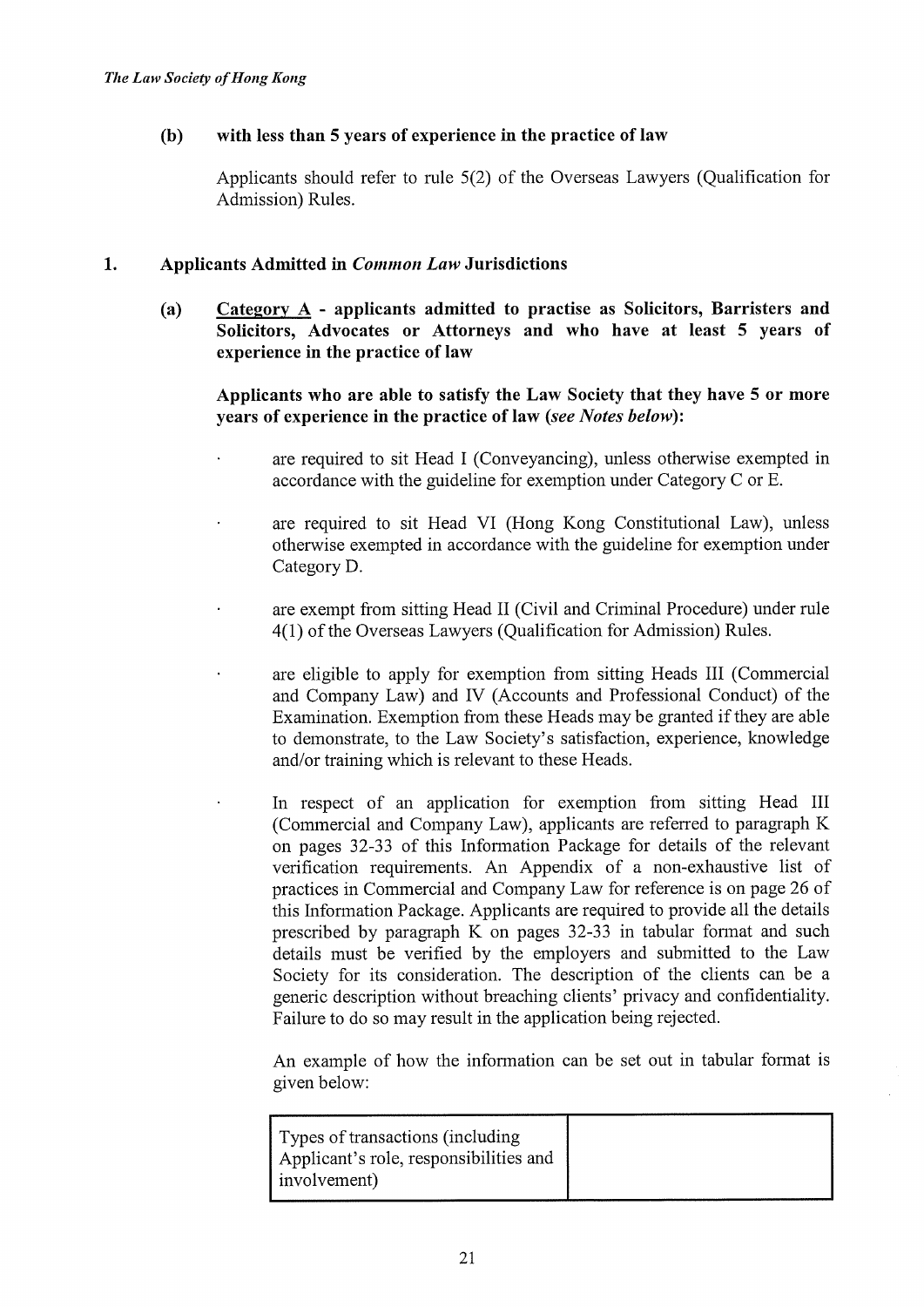| Types of Clients                                                         |  |
|--------------------------------------------------------------------------|--|
| Work undertaken by the Applicant /<br>Experience gained by the Applicant |  |
| Period of employment                                                     |  |

Demonstration of completion of courses in the subjects covered by the relevant Heads on its own will not be sufficient for the purpose of exemption.

Exemption from sitting Head IV (Accounts and Professional Conduct) will only be granted where the applicants provide sufficient evidence to demonstrate that they have the experience, knowledge and/or training in relation to the issues covered by this Head.

## Tips for presenting prescribed details in tabular format in support of an application for exemption from sitting Head III (Commercial and Company Law)

- 1. The aim of preparing the tables is to help the Law Society assess the width and depth of knowledge and experience in commercial and company law gained by an applicant in the  $10$  years immediately preceding the application.
- 2. The transactions/cases handled by an applicant and selected to be included in the verification letter should be presented in tabular format. The role taken by the applicant and the specific experience gained by the applicant in each transaction/case should be highlighted.
- 3. Applicants should avoid using identical or repetitive wordings in the descriptions of the work undertaken and the experience gained in different transactions/cases. If repetitive wordings cannot be avoided due to the similar nature of work undertaken in different transactions/cases, the applicants should provide an explanation as to why all works are in similar nature.
- 4. The number of transactions/cases in the tables should be proportionate to the years of experience gained by the applicant in commercial and company law. If they are not, applicants should provide an explanation why this is not so.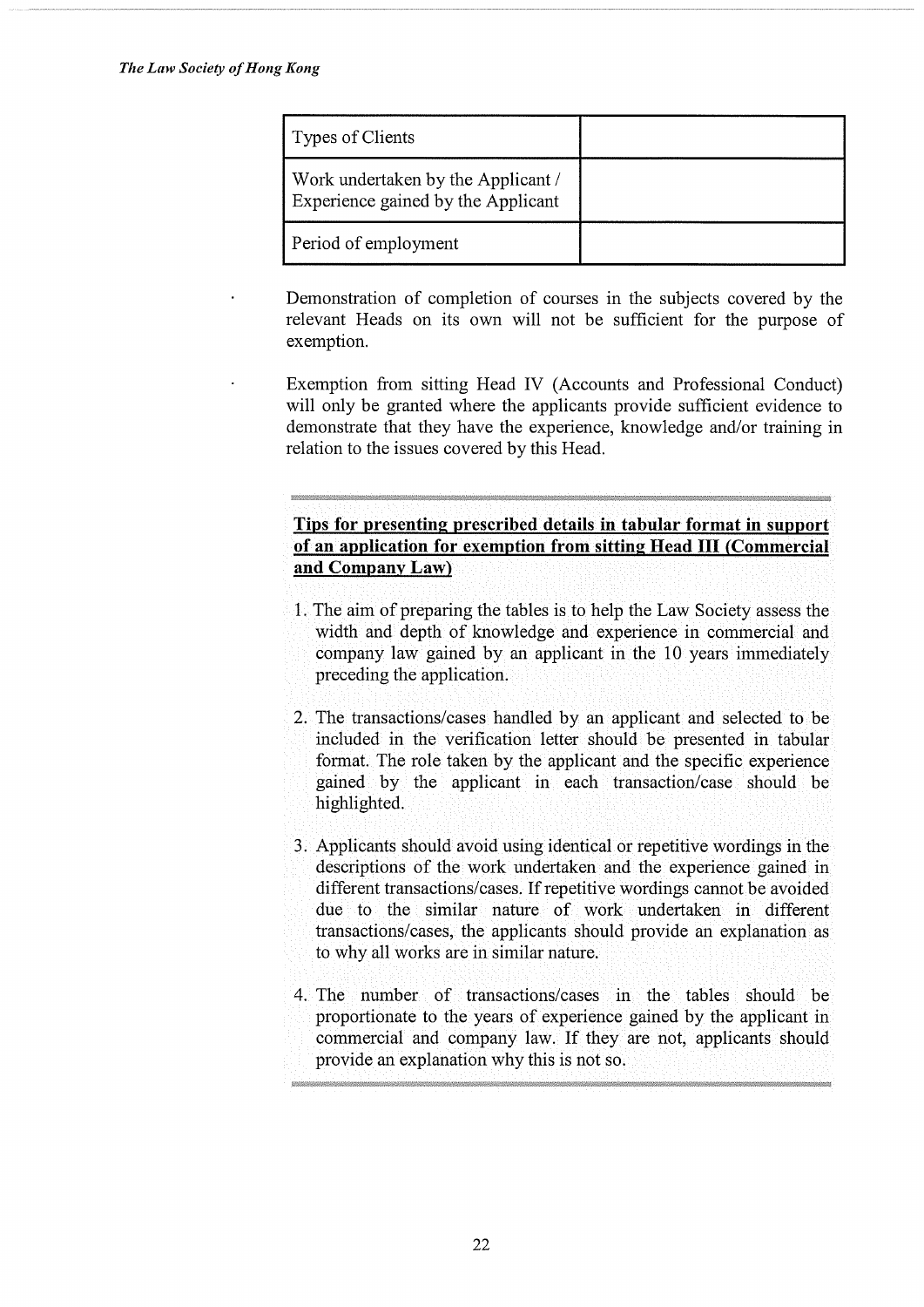## Notes:

- (1) For the purpose of these Guidelines, the Law Society will regard the following as comprising "experience in the practice of law":
	- (i) the professional stage of legal education (post-academic and preadmission), including but not limited to service as a trainee solicitor or articled clerk or a course of practical legal training in lieu of traineeship which satisfies the admission criteria in the applicant's jurisdiction of admission gained in the 10 year period immediately preceding the application.

#### Remarks:

- any training period in excess of the statutory training period required for admission is not recognised;
- $\frac{1}{\sqrt{1}}$  if an applicant's statutory training period has been reduced by the regulatory authority as a result of pre-training experience recognised by such regulatory authority as satisfying the admission criteria in the applicant's jurisdiction of admission, the applicant must demonstrate to the satisfaction of the Law Society that such pre-training experience is comparable to the training required for admission and/or is relevant experience in the practice of law and that documentary evidence in addition to the recognition of such pre-training experience by the regulatory authority of the applicant's jurisdiction of admission must be provided;
- $\frac{1}{\sqrt{1}}$  if an applicant has been admitted in more than one jurisdiction and completed articled clerkship or trainee solicitor training or a course of practical legal training in more than one jurisdiction, only the statutory period of articled clerkship or trainee solicitor training or a course of practical legal training required for admission in his jurisdiction of admission as elected by him under rule 8 of the Overseas Lawyers (Qualification for Admission) Rules will count. No double counting of the period of articled clerkship or trainee solicitor training or a course of practical legal training will be recognised;
- for example, if there is no statutory requirement for an applicant to complete any trainee solicitor training or the equivalent training in order to be admitted in a jurisdiction, pre-admission experience in that jurisdiction is not recognised.
- (ii) post-admission experience which was:
	- (aa) gained in the 10 year period immediately preceding the application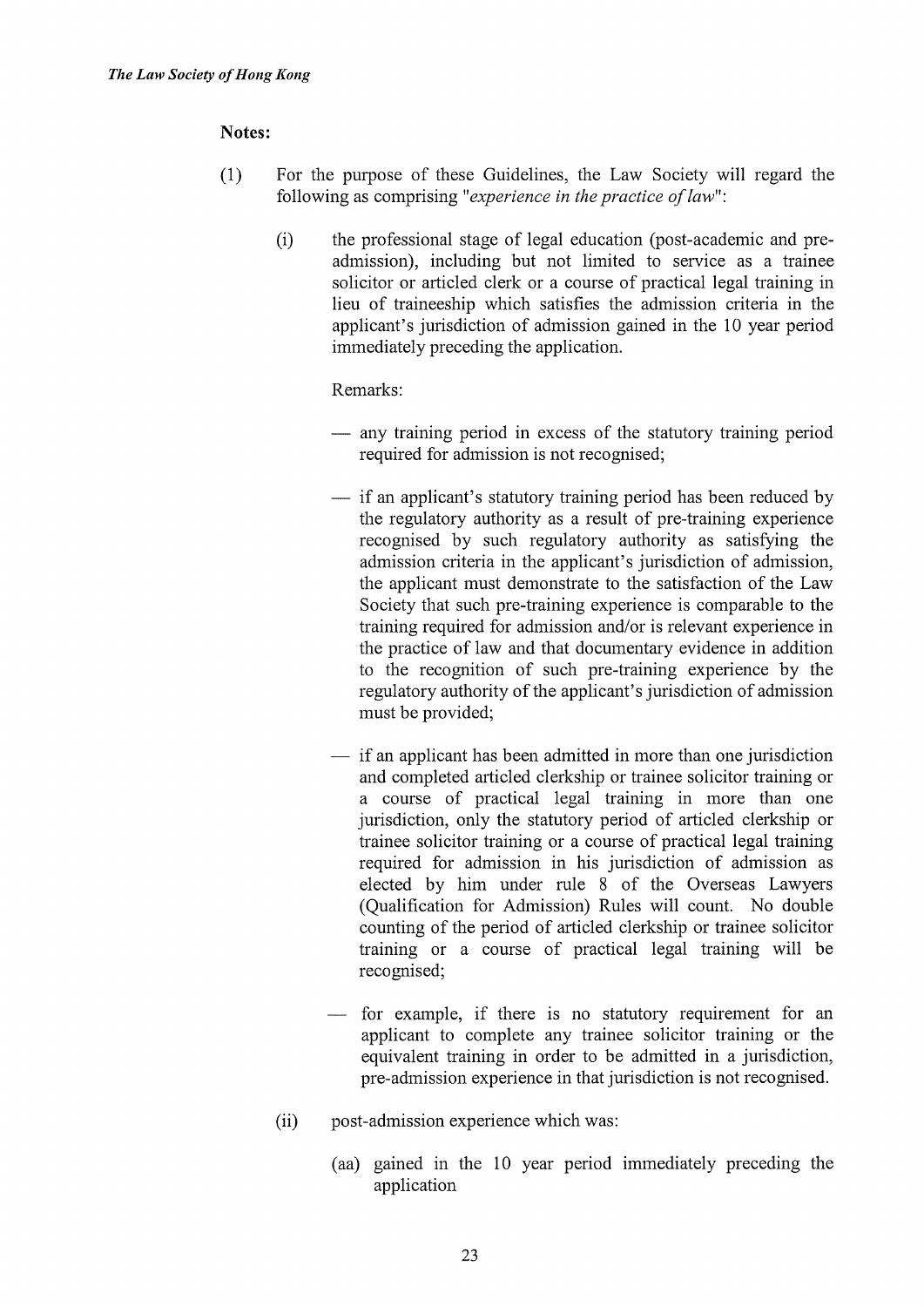- (bb) in the practice of law in the capacity of a practitioner of the law of the jurisdiction in which the applicant was admitted and which the applicant relies on in the application and
- (cc) properly authorised to do so according to the rules and regulations of the place in which the applicant carried on his practice of law. For instance,
	- If an applicant practises in the PRC based on his non-PRC legal qualification, he has to provide a certified copy of his PRC practising licence or written confirmation issued by the PRC Justice Bureau or other proper authority to verify that he was properly authorised to practise in the PRC as a qualified legal practitioner based on his non-PRC legal qualification.
	- If an applicant practises in Japan based on his non-Japanese legal qualification, he has to provide a certified copy of certificate or written confirmation issued by the Japan Federation of Bar Associations or other proper authority to verify that he was properly authorised to practise in Japan as a qualified legal practitioner based on his non-Japanese legal qualification.

The examples are non-exhaustive.

## Remarks:

- In the context of law firms in Hong Kong (whether Hong Kong firms or foreign firms), only experience gained as a registered foreign lawyer will count. Other experience gained by overseas qualified lawyers working in law firms in Hong Kong will not count.
- In order for the in-house experience to be recognised as experience in the practice of law, such experience must be comparable to that of a private practitioner in the practice of the law. The application will be considered on a case-by-case basis.
- The academic qualifications such as LLM cannot be recognised as "experience in the practice of law".
- Part-time experience may not be recognised as "experience in the practice of law".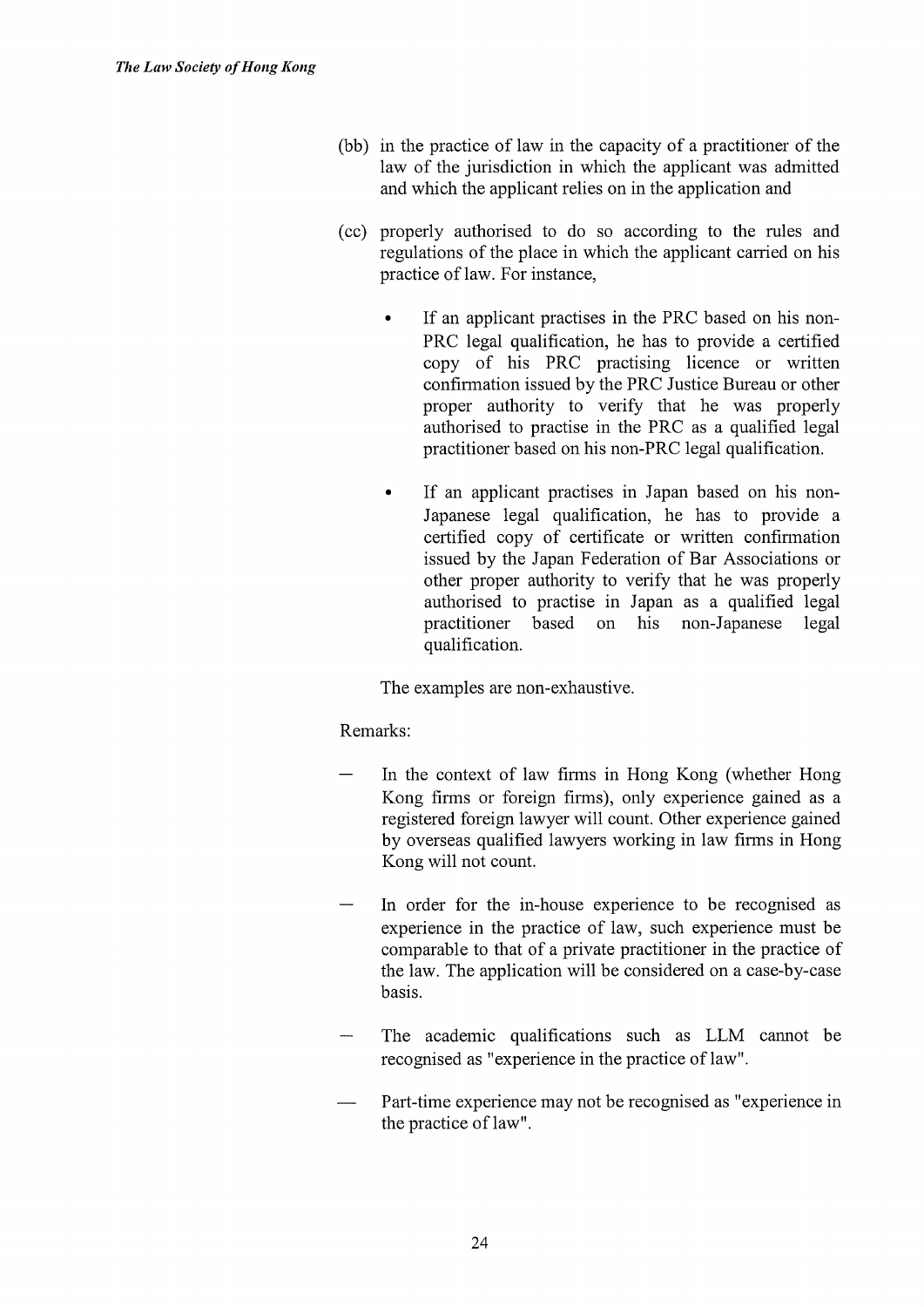Maternity leave taken in respect of employment in Hong Kong in excess of the statutory 14-week maternity leave for each child under the Employment Ordinance Cap. 57 cannot be recognised.

(2) In order to meet the 5 year experience requirement for exemption from Heads II, III and IV, applicants will have to demonstrate that they have already gained the necessary experience at the time of submitting their applications. Prospective applications will not be accepted.

## Procedure for applying for exemption under Category A

To be eligible for exemption from Heads III and IV, applicants must satisfy the Law Society that they have

- (a) at least 5 years of experience in the practice of law, AND
- (b) experience, knowledge and/or training which is relevant to Heads III (Commercial and Company Law) and IV (Accounts and Professional Conduct).

Applicants are required to provide all pertinent details of the nature of their practice and experience. Failure to do so may result in the applications being rejected.

Applicants are required to provide a letter specifying the grounds upon which they seek an exemption from any particular Head of the Examination. The following information must also be provided in support of an application for exemption:

- (1) verification of their service as articled clerks or trainee solicitors or a course of practical legal training in their home jurisdiction, in the form of a letter issued by the finn which employed them;
- (2) verification of any post-academic and pre-admission professional courses undertaken in their home jurisdiction, in the form of a letter or certificate from the institution offering the course;
- (3) verification of periods of post-admission experience in the practice of law, in the form of letter/s issued by the finn/s which have employed them, setting out the precise periods of employment and areas of experience; and
- (4) any other relevant information.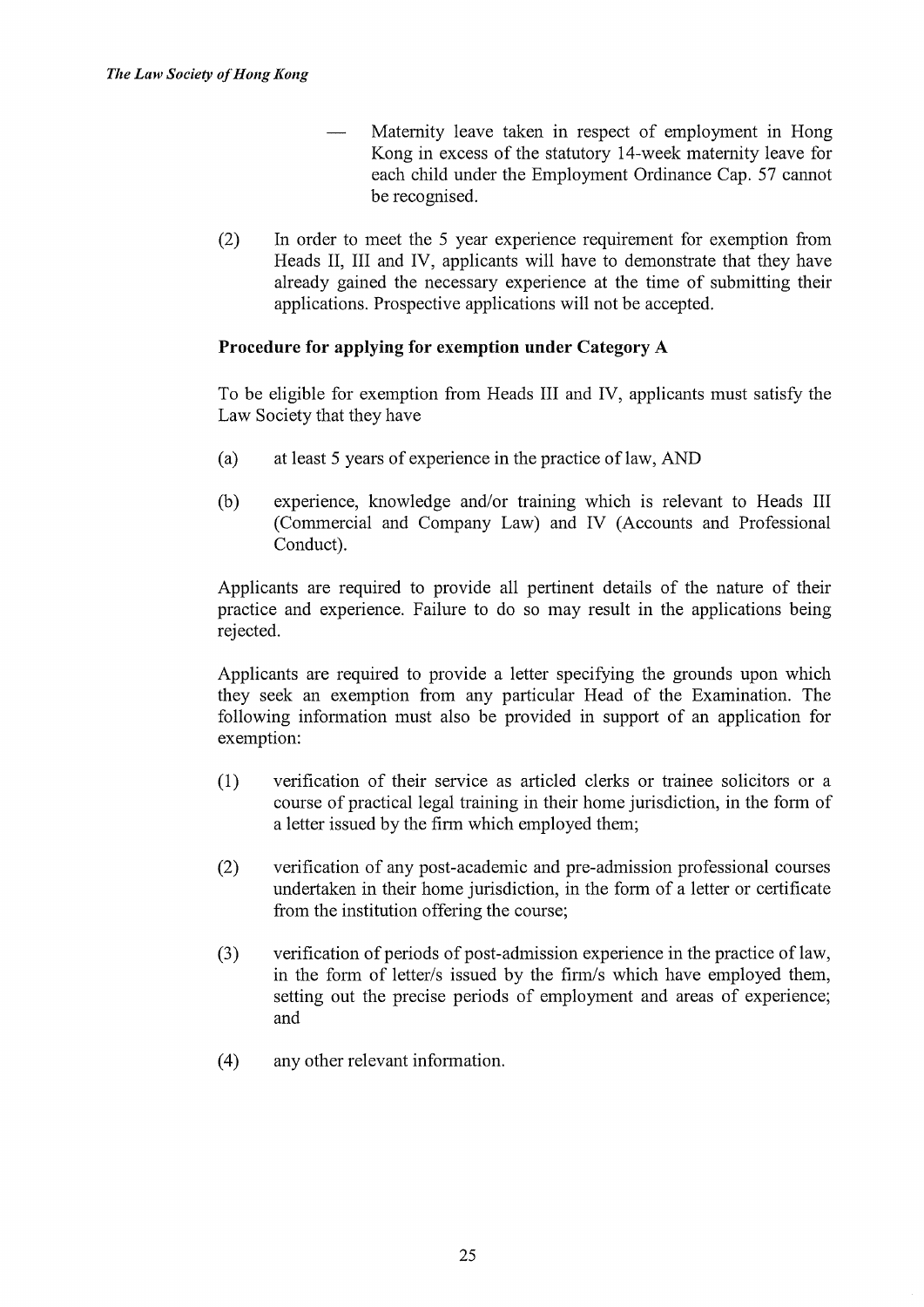Appendix of non-exhaustive list of practices in Commercial and Company Law for reference:

- (a) Merger and Acquisition (i) Trust
- (b) Initial Public Offering (j) Partnership
- 
- 
- 
- (f) Intellectual Property (n) Competition
- (g) Capital Markets (o) Construction
- 
- 
- 
- (c) Employment (k) Sale and Purchase of Shares
- (d) Banking (1) Shipping, Aviation, International Trade and/or Commodities
- (e) Securities (m) Insolvency and Restructuring
	-
	-
- (h) Insurance (p) Technology, Media and Telecom

## (b) Category B - Applicants admitted to practise as Barristers and who have at least 5 years of experience in the practice of law

Applicants who are able to demonstrate to the Law Society's satisfaction that they have 5 or more years of experience in the practice of law are exempt from sitting Head II under rule 4(1) of the Rules.

Applications by Barristers for exemption from any other Head on the basis of their experience, knowledge and/or training will be considered by the OLQE Eligibility and Exemption Committee on a case-by-case basis.

## Procedure for applying for exemption under Category B

Applicants are required to provide a letter specifying the grounds upon which they seek an exemption from any particular Head of the Examination. The information contained in the letter should be supported by original letters of reference addressed to the Law Society from practising lawyers or members of their professional body of at least 5 years' standing, regarding the applicant's experience and any other relevant information. The Law Society may require further information to be provided.

## (c) Category  $C$  - Exemption from Head I (Conveyancing)

Exemption from Head I may be granted where applicants can demonstrate to the Law Society that they have substantial experience in the law and practice of conveyancing in Hong Kong.

#### Procedure for applying for exemption under Category C

Applicants are required to provide full details of the nature and extent of their conveyancing experience in Hong Kong, supported by a letter of reference from the principal(s) of the firm(s) where they have gained that experience.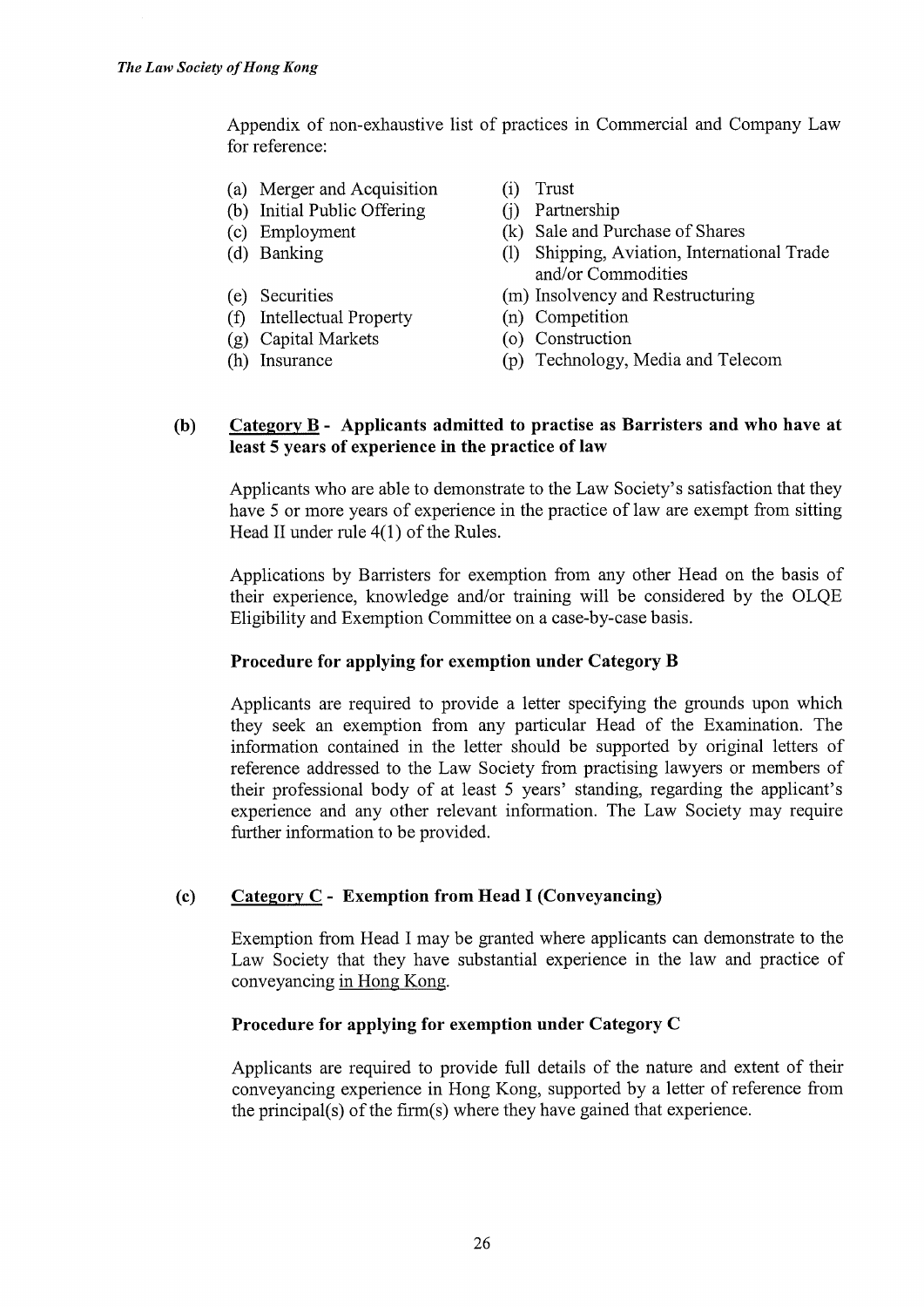## (d) Category D - Exemption from Head VI (Hong Kong Constitutional Law)

Exemption from Head VI may be granted if applicants completed a course on Hong Kong Constitutional Law provided by the University of Hong Kong, City University of Hong Kong or The Chinese University of Hong Kong. If the course on Hong Kong Constitutional Law was provided by other institutions, applicants are required to provide the syllabus and academic transcript for consideration by the OLQE Eligibility and Exemption Committee and any such application will be determined on a case-by-case basis. The completion of a course on the Constitutional Law of an overseas jurisdiction is not sufficient for exemption purpose.

## (e) Category E - Discretionary exemption in exceptional circumstances

The Council may in its absolute discretion grant to an applicant from a common law jurisdiction exemption from all or any part of the Examination which the applicant might otherwise be required to sit, if the Council is satisfied that:

- (i) the applicant possesses an expertise not commonly available in Hong Kong; AND
- (ii) there will be a benefit to Hong Kong and/or the legal profession in Hong Kong in granting such an exemption.

#### This exemption will only be granted in exceptional circumstances.

No exemptions have been granted under this Category since it was introduced in 1997.

Applicants should provide full details of the extent of their experience and testimonials in support of their claims as to (i) and (ii) above from senior members of their profession.

#### 2. Applicants Admitted in Non-Common Law Jurisdictions

Applicants whose jurisdiction of admission is a non-common law jurisdiction and who have 5 or more years of experience in the practice of the law of their jurisdiction of admission may apply for exemption from any Head of the Examination, which will be considered by the OLQE Eligibility and Exemption Committee on a case-by-case basis.

Exemption may be granted if applicants are able to demonstrate, to the Law Society's satisfaction, experience, knowledge and/or training which is relevant to those Heads.

Demonstration of completion of courses in the subjects covered by the relevant Heads on its own will not be sufficient for the purposes of exemption.

Exemption from sitting Head IV (Accounts and Professional Conduct) will only be granted where the applicants provide sufficient evidence to demonstrate that they have the experience, knowledge and/or training in relation to the issues covered by this Head.